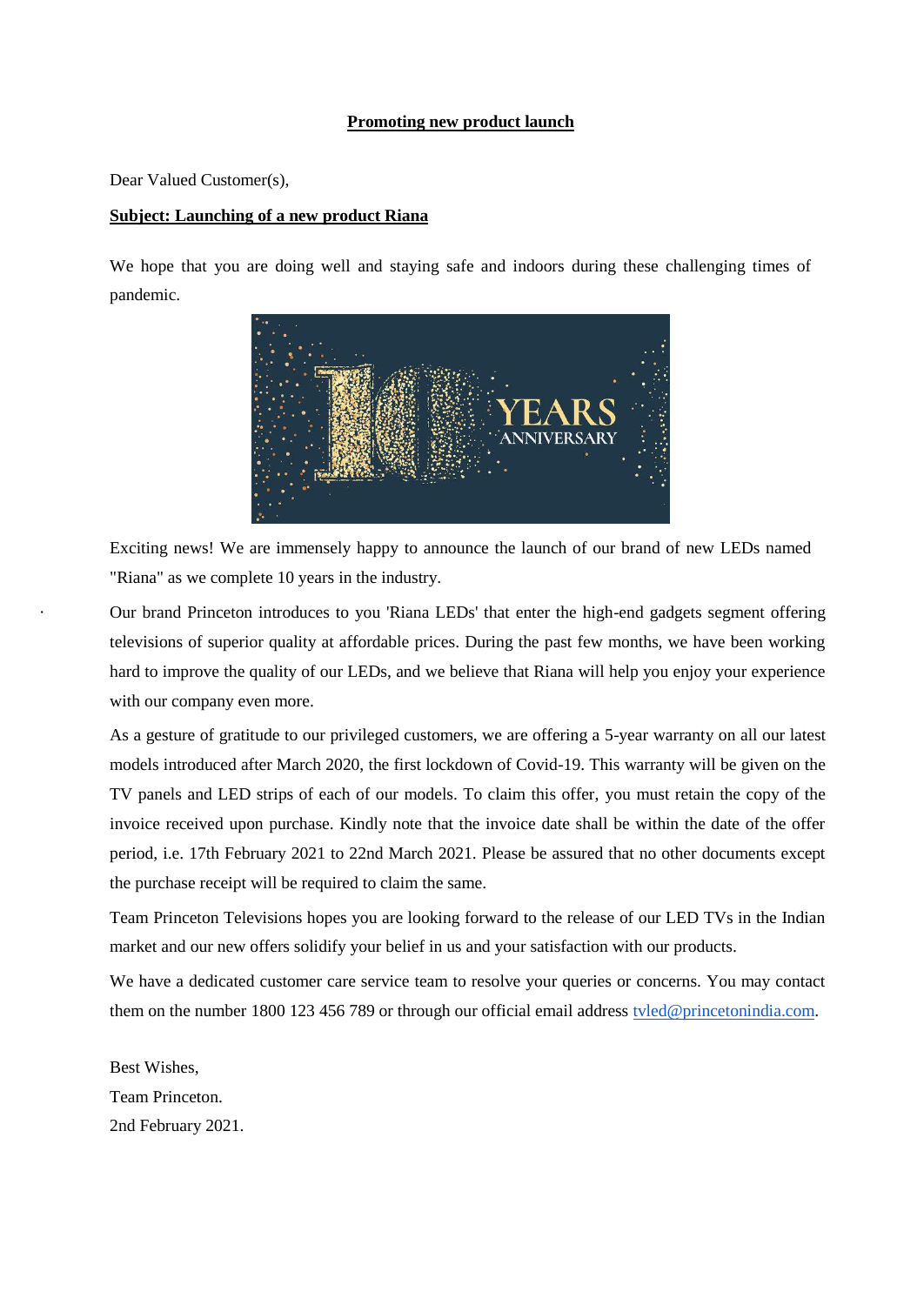# **Testimonial Request / Review Email**

Dear Mr. Federer,

# **Subject: Request for sharing a testimonial or a review**

I am writing to you to express my thankfulness for being a loyal customer.

We want to share customer success stories with the recently launched LEDs on our website, and I was wondering if you'd be interested in being featured in a testimonial.

It shall not take more than 15 minutes of your time. You ca[n follow this link](https://www.hubspot.com/products/customer-testimonials?hubs_post=blog.hubspot.com/service/testimonial-request-template&hubs_post-cta=follow%20this%20link) to submit a written or video testimonial - [https://princetontv-in.com/tech-testimonials/.](https://princetontv-in.com/tech-testimonials/)

As a token of thanks, I'll send you a gift shopping card and a food coupon voucher which can be availed before 31st December 2022 across any outlets in India.

Let me know if you have any questions about submitting a testimonial. We thank you again for being our valued customer.

Regards, Customer Care Team Princeton.Inc.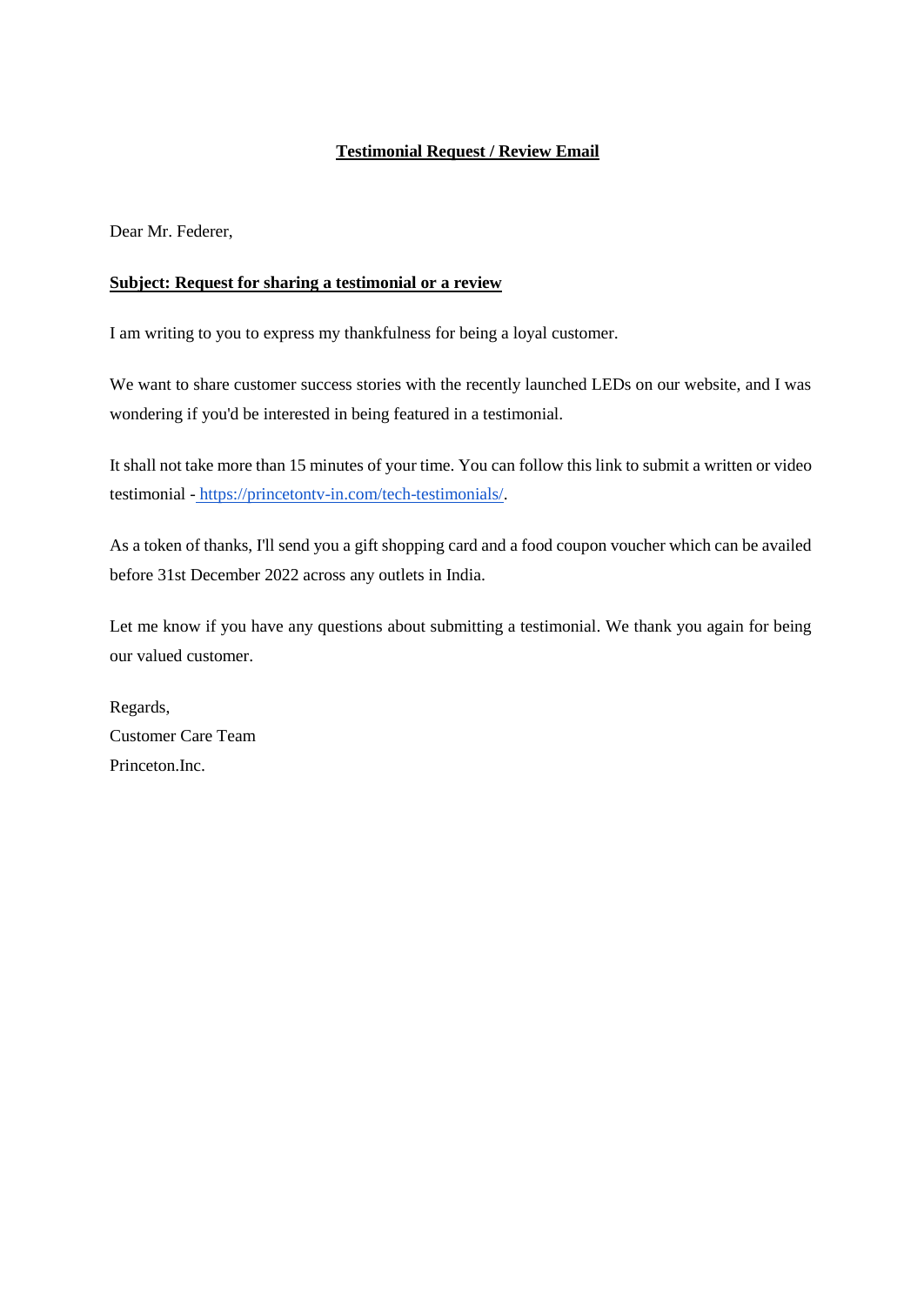# **Guest Post Outreach Email**

Hi Mr. Rafael,

#### **Subject: Collaboration as a guest blogger in your magazine**

This is Mr. Roger, Vice President at Princeton Electronics.

I came across your blog recently and was inspired by your articles. I am contacting you today as I am more interested in contributing a guest post to your blog.

We are an electronics company manufacturing a range of products such as equipment, tools, devices, and gadgets such as televisions, computers, mobile phones or smartphones, kitchen, home appliances, etc, bought for personal use and not for any commercial use. We want to establish ourselves as a trustworthy brand and the best way is through quality content.

At Princeton, we all come to work every day because we want to change the life of our employees by skilling them.

If you publish content from guest authors, I would love an opportunity to be one of them. We will provide you with a piece of quality content that better fits your blog and resonates with your readers.

Let us know to share some valuable topic suggestions.

Cheers! Mr. Roger, Vice President, Team Princeton.Inc.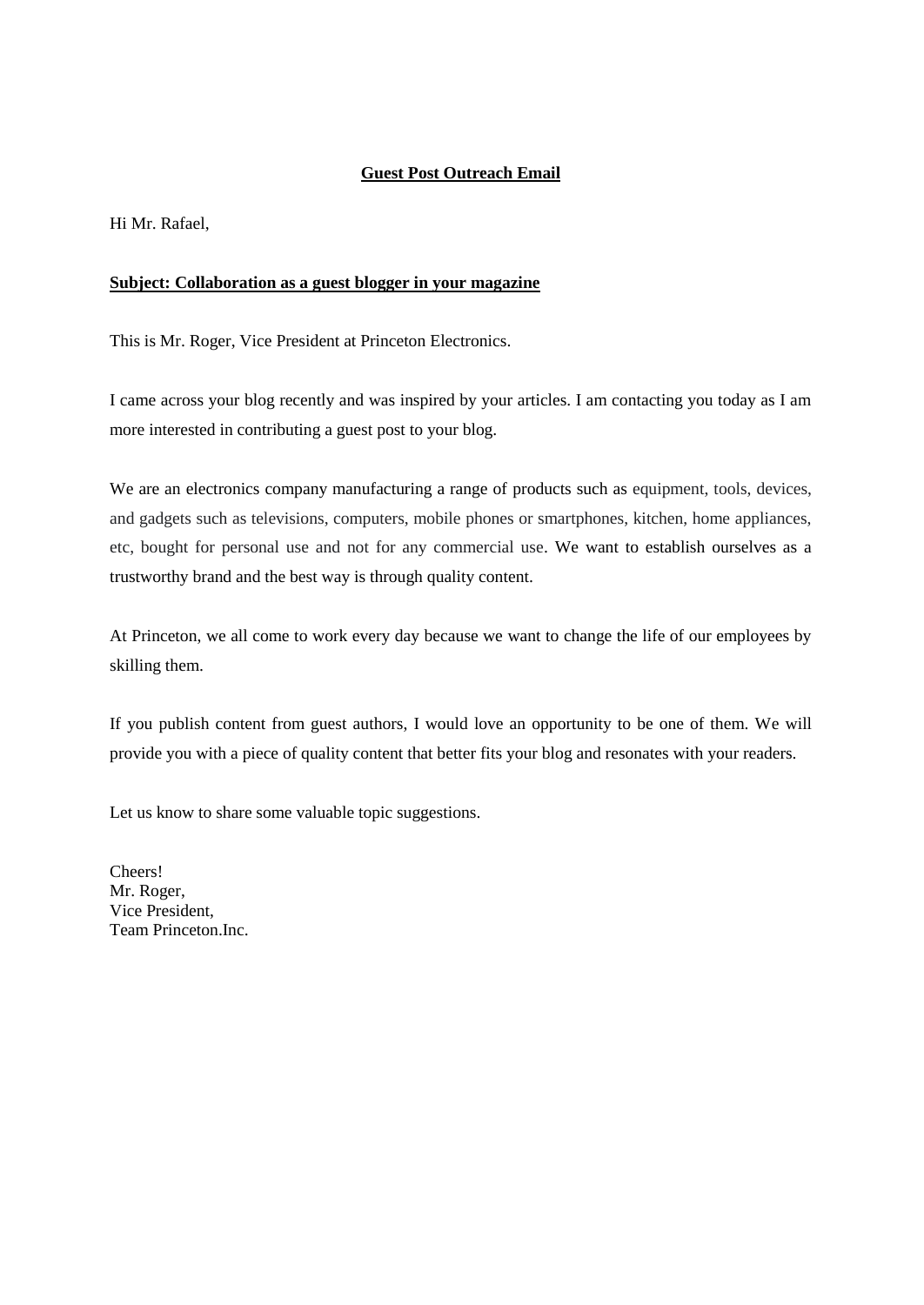### **Product services pitch email**

Dear Mr. Zuckerberg,

### **Subject: Recommendation of a LED TV for your conference room**

I recently came across your post regarding the requirements of LED TVs in the conference room of your office space and also the Managing Director's cabin to facilitate the conduct of meetings with a huge number of employees and ease of showing any information you're trying to get across on the big screen.

If you opt for the most reasonable alternatives we have, i.e. Princeton HD 5k TV, you could even dazzle your clients by using the SmartThings app on your Android / Apple phone, to display your phone screen on your TV. This can be extremely useful if you are trying to show something to a client off your phone very quickly, as the technology is seamless, and allows your phone screen to be cast to the TV in a matter of seconds. Investing in this type of TV technology is a fantastic way to show your clients that your company is keeping right up to date with the very latest tech trends, whilst also being at the forefront of innovation.

A few of our suggestions for what you could include on your TV screen on a day-to-day basis are:

- Potential customer pipeline
- Number of active projects
- Any outstanding issues the company is working towards rectifying
- Happy birthday messages
- Recent successes
- A timetable of who is booked into meeting rooms
- Monthly revenue
- Expected revenue
- Sales targets

You can sign up for a demo of the product. I've included a sign-up sheet in this email.

Thank you!

Julia Roberts Sales Head - Princeton.Inc julia@email.com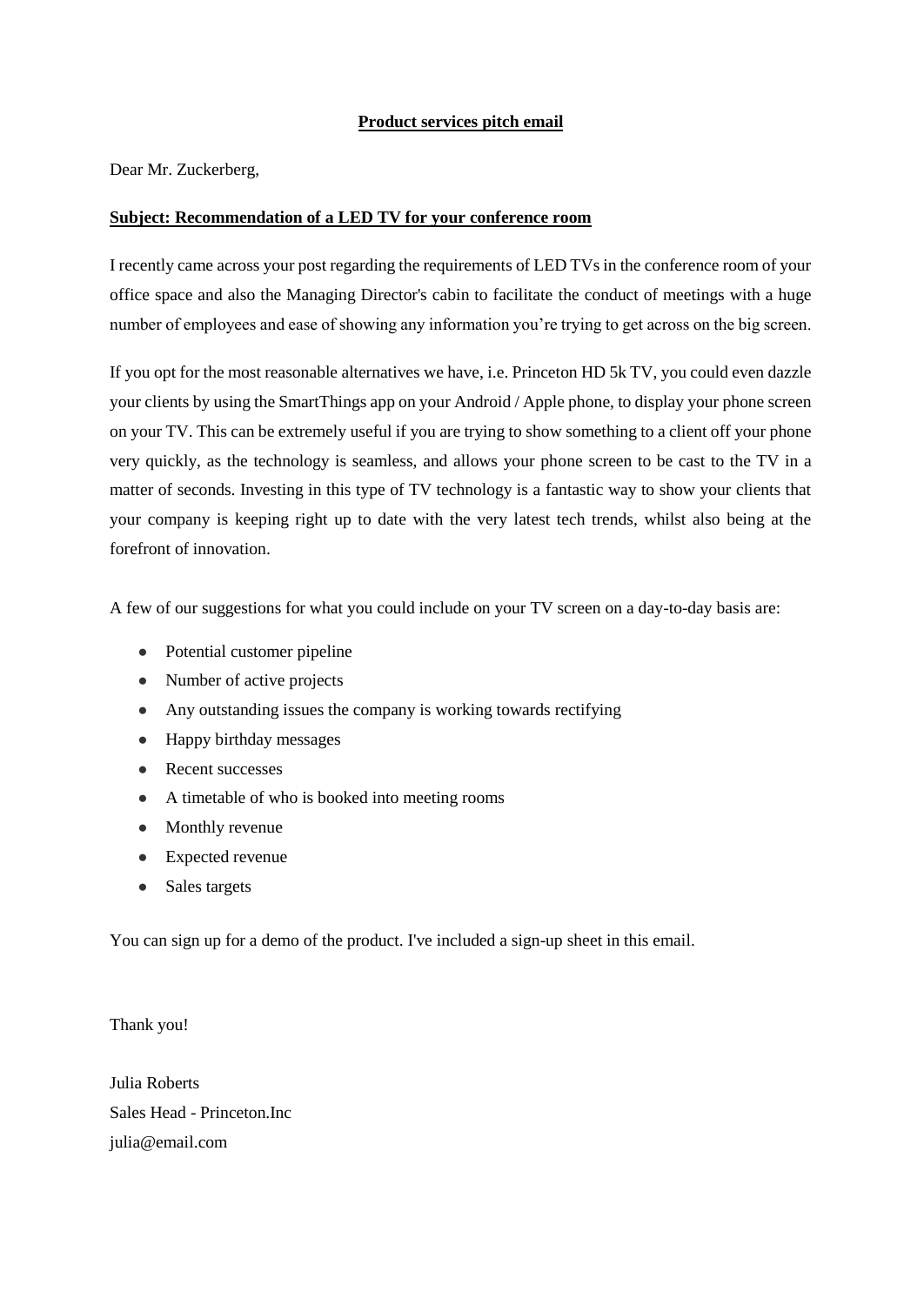# **Influencer Outreach Email**

Hi Mr. Gates,

# **Subject: Product description and demonstration request**

My name is Steve Jobs and I am the Social Media Manager working for Princeton.Inc. I truly enjoy the content you post on your Youtube channel and also find myself engrossed in reading similar relevant posts on your Facebook and Instagram pages. I have been following your channel for almost five years now and am impressed by the way you consistently put an honest effort into growing your social media channels and giving a strong brand name to your company BeYouNick.

I'm reaching out to you because I have a product that I feel the audience would appreciate. Would you be willing to take a look at the product, test it and review the same?

I can provide you with a testing kit as a free sample for you to review and five extra ones that you can give away to your subscribers or followers. Also, an after-sales service department has been set up by our company to cater to any issues or defects in any of our products or services. The department will also help customers avail of cash-back, discount vouchers, and coupons for those customers who have acquired the products through any online shopping portal.

Please let me know if you are interested. For any further queries or additional information, you can feel free to write to [abc@xyz.com](mailto:abc@xyz.com) or call at **+91 - 9820798063**.

Thank you for your time, Steve.